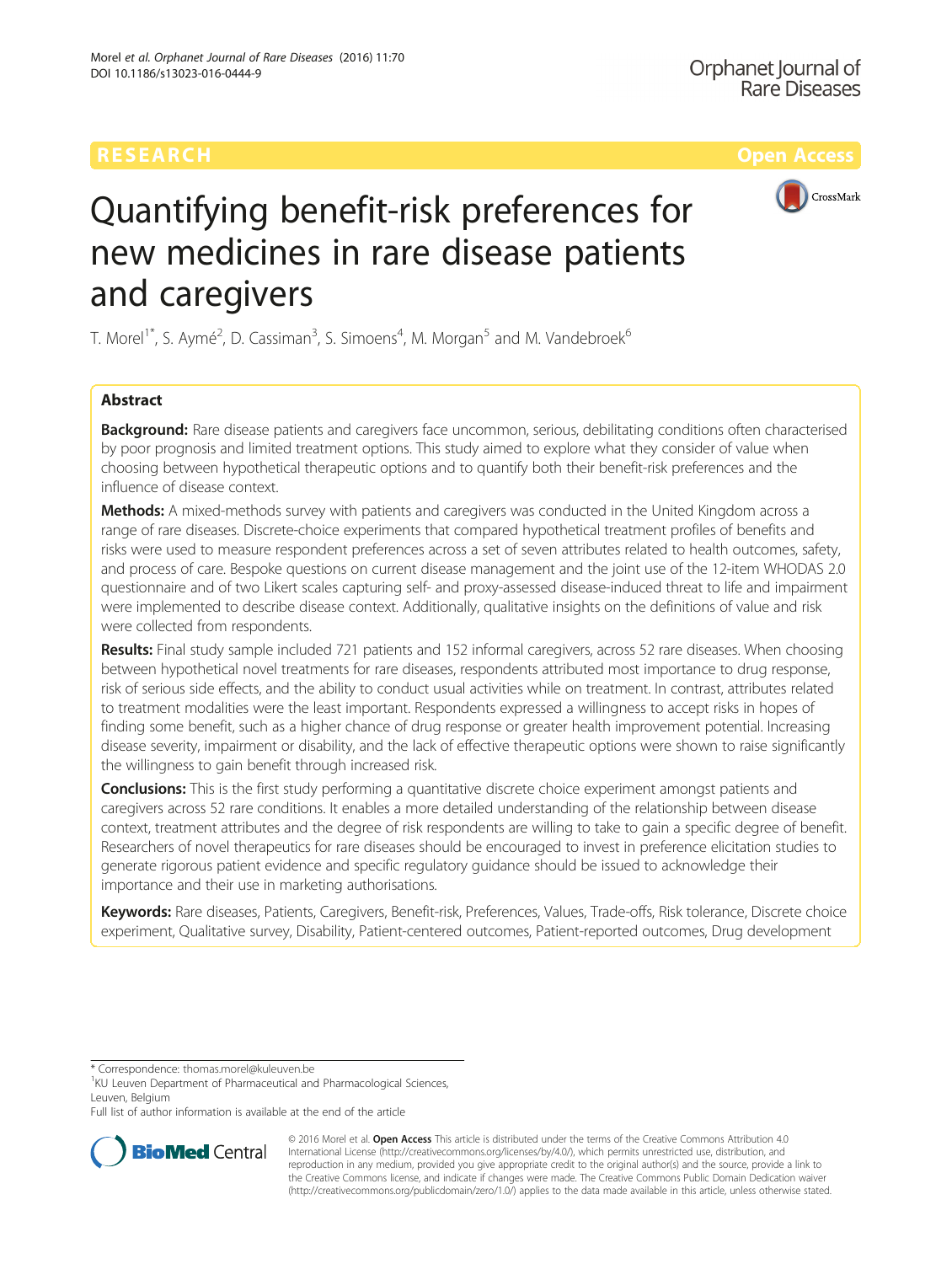## Background

Regulatory decisions are typically depicted as a balancing act between benefits and risks where both interpretations of hard clinical data and value judgements interplay. Traditionally, regulators have made assumptions, albeit implicit, about what patients actually think and prefer, including their willingness to trade benefits for harms [[1,](#page-9-0) [2](#page-10-0)]. Notwithstanding that the ultimate raison d'être of any medicine is to benefit patients who have a unique knowledge about their disease and its current therapeutic environment, traditionally patient views and preferences were rarely explicitly sought.

Recent developments, however, have suggested a culture shift is taking place as health care systems and decision-makers have come to realise that the understanding of a disease and of the added value of new medicines could not be fully achieved without engaging with patients (and their caregivers). Roadmaps, processes and tools to enhance patient involvement in drug development [[3, 4\]](#page-10-0), medical decision-making [[5](#page-10-0)–[9](#page-10-0)], health technology assessment [\[10\]](#page-10-0), or drug licensing decisions are now being debated. It still remains unclear, nonetheless, how the patient voice may formally be brought into decision-making beyond anecdotal approaches (such as including one patient on a committee or collecting a handful of testimonials) and how rigorous patient evidence may be generated to be readily accepted by decision-makers. Acknowledging 'the added value of patients in benefit-risk considerations – in that they enrich regulatory decisions by complementing them with the views of those directly affected by regulatory decisions' [[11\]](#page-10-0), the European Medicines Agency (EMA) and the U.S. Food and Drug Administration (FDA) have launched a number of initiatives to start capturing patient views, values and preferences to inform benefit-risk assessment [[12](#page-10-0)–[16\]](#page-10-0). Their underlying objective has been to better align acceptance of risks and uncertainties by regulators with that of patients and with the interests of public health more broadly. As the EMA stated, 'an excessive focus on avoiding risks and uncertainties concerning new medicines might be against the interests of patients, delaying or reducing access to potentially life-saving treatments' [[17\]](#page-10-0).

Taking account of patients' interests is of particular significance when it comes to rare diseases which are serious, debilitating conditions often characterised by poor prognosis and limited treatment options. In this context, rare disease patients and their representatives have urged regulators to be more permissive and to allow for drugs with greater risk or side effects than traditionally accepted [\[2](#page-10-0), [18](#page-10-0)–[20\]](#page-10-0). For example, in its draft guidance to the FDA the patient advocacy group Parent Project Muscular Dystrophy stated that 'in the absence of any approved treatment for Duchenne at all [...], the community [of Duchenne patients and families] has expressed a willingness to accept a certain degree of uncertainty regarding both benefit and risk. Some in the community may be willing to take even greater risk – on account of accelerated rates of progression, or their prox-imity to loss of a vital function or death' [\[19](#page-10-0)].

Adopting the perspective of the rare disease community (while acknowledging its wide diversity across 7,000 rare diseases), the main purpose of the present study was to contribute to the on-going discussion about what patients affected by a rare disease and their caregivers may consider 'of value' when considering new medicines and to quantify their benefit-risk preferences. Under the assumption that values and preferences are contextdependent, our secondary research objectives were to assess to what extent responder-reported assessments of unmet need, disease severity and impairment influence the value attached to key features (or attributes) of future hypothetical treatments. This research used a discretechoice experiment to assess patient and caregiver preferences across a range of rare diseases.

## Methods

#### Discrete-choice experiments

Discrete-choice experiments (DCE) have been used increasingly in recent years to explore and quantify the relative importance of the benefits and risks of different treatments to patients and other stakeholders [[21](#page-10-0)–[30](#page-10-0)]. Well anchored in both psychology and economic theory DCEs offer several advantages over simple rating or ranking exercises, notably because they are shown to give more reliable results [\[31](#page-10-0), [32](#page-10-0)]. The main postulate of DCEs is that treatments are composed of a set of features, or 'attributes' and that the relative value of a particular treatment to an individual is a function of these attributes [[33](#page-10-0)–[35](#page-10-0)]. DCEs can not only consider those treatment attributes specifically related to health outcomes such as efficacy and safety but also those that are process related such as treatment duration, care location or impact on caregivers. In a DCE, respondents are presented with a series of trade-offs in which they are forced to state their preferences by choosing a preferred alternative from a set of hypothetical treatment profiles. These treatment profiles vary by 'levels' of treatment attributes that may define the magnitude, severity, likelihood, or timing of each. Statistical analysis of the choices made reveals the implicit relative importance of the attributes of the treatment. The result is an estimate of the perceived value of a treatment as a weighted sum of the treatment attributes.

## Study sample

The design and implementation of this study relied on a partnership with a sample of UK-based patient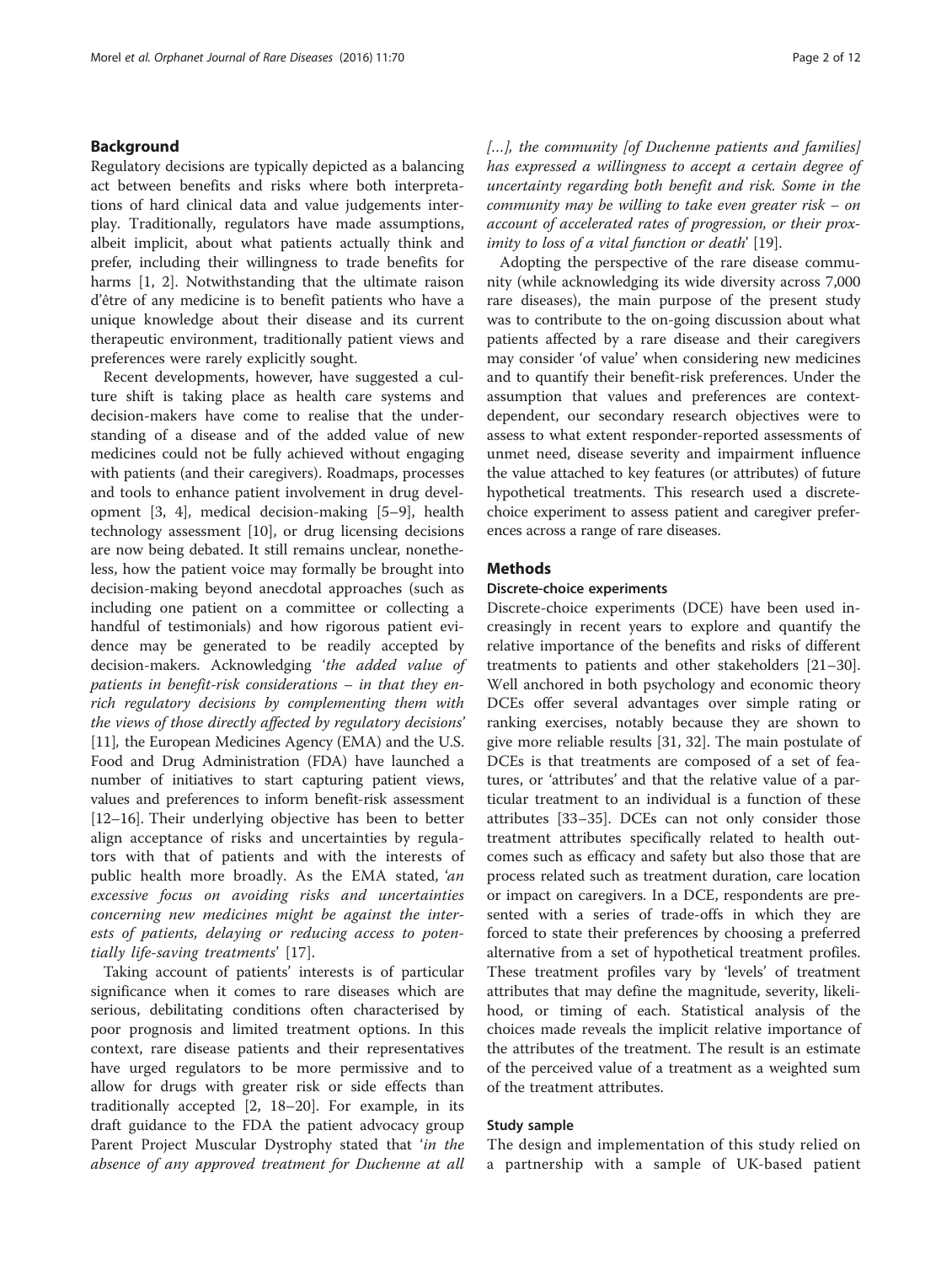organisations and support groups, whose activity is targeted at patients and families affected by rare diseases. Eligible study partners were identified and recruited through Orphanet UK's network of patient organisations. Study participants were subsequently recruited from the study partners' members list. Eligible study participants were at least 18 years of age, living in the United Kingdom, and were either individuals affected by a rare disease or individuals acting as informal caregivers to individuals affected by a rare disease. Respondents who did not meet the inclusion criteria were screened out. Respondents who did not complete the survey or who always picked the first or last alternative in a choice set were excluded from the sample. Full details on study recruitment flow are available in Additional file [1:](#page-9-0) Appendix A.

Patients and caregivers were informed that neither benefits nor risks were derived by participating in this study and provided informed consent. The information sheet, consent form, and study protocol were reviewed and approved by King's College London's Biomedical Sciences, Dentistry, Medicine and Natural and Mathematical Sciences Research Ethics Subcommittee. For each completed and valid survey, a donation of £2 was made to the participating patient organisations.

#### Survey instrument & experimental design

DCEs rely on survey instruments to elicit preferences. A web-based survey, tailored to the two study target audiences (i.e. patients, informal caregivers) was developed. While patients were invited to respond to this survey in light of their own experience of the disease and of their own values and preferences; caregivers, in contrast, were requested to adopt a 'proxypatient perspective' [\[36](#page-10-0)] whereby they, as proxies, were asked to respond as they think the patient they usually provide informal care to would respond. The survey had a similar structure for both study target audiences and consisted of three successive modules.

In the first module, respondents had to describe their experience with the disease (e.g. time since diagnosis, current disease management, satisfaction with current care etc.), and were subsequently invited to assess overall disease severity. For this latter purpose we chose to implement three alternative measurements: two Likert scales (range 0–10) capturing self- and proxy-assessed threat to life caused by the rare condition and diseaseinduced impairment; and the 12-item World Health Organization Disability Assessment Schedule 2.0 (WHO-DAS 2.0). WHODAS 2.0 is a generic health and disability assessment tool designed according to the International Classification of Functioning, Disability, and Health (ICF) framework [[37, 38\]](#page-10-0) [see Additional file [2](#page-9-0): Appendix B and Additional file [9:](#page-9-0) Appendix I].

The second survey module consisted of the DCE that comprised a series of treatment-choice questions defined by seven attributes: (1) 'chance that the medicine will work', (2) 'expected health improvement', (3) 'risk of experiencing moderate side effects affecting quality of life', (4) 'additional risk of getting serious side effects leading to life-threatening consequences', (5) 'treatment duration', (6) 'burden of treatment', and (7) 'ability to conduct usual activities while on treatment'. Three levels were assigned to each attribute [see Additional file [3](#page-9-0): Appendix C for details]. The choice of treatment attributes, definitions and levels were informed by peer-reviewed scientific literature, patient advocacy literature, and consultation with patients affected by a rare disease. Our design choices were presented to representatives of the participating patient organisations for validation. Clinical experts also reviewed the choice of attribute levels to ensure that they spanned the clinically relevant range of outcomes that has been seen or may likely be seen in clinical practice.

Attributes and levels were combined to create hypothetical medication profiles. A D-efficient design was generated with 40 choice sets in four orthogonal blocks, each block containing 10 pairs of hypothetical medication profiles. Participants were then randomly assigned to one of the four survey versions. Within each version, the order of treatment choice questions was randomised across participants. More information on the experimental design is included in Additional file [4](#page-9-0): Appendix D. During the DCE task, survey participants were asked to point out which hypothetical medication profile in each pair they would choose if the two treatments shown were the only options available. Before completing it, participants were presented with a detailed description of all the attributes and levels by using pictures specifically designed for this purpose in a user-friendly format. Respondents were told to imagine that diagnosis had just happened, that two alternative treatments existed, and that they were in a position to influence the choice of treatment. However, we confirmed that these treatments do not currently exist and assured respondents that this 'was not a test' and that there were 'no right or wrong answers'.

The third and last survey module included sociodemographic questions and an open-text comment field question where participants were invited to bring their own definition of the 'value of a medicine'.

A pilot study (June 17th–July 5th 2014; n: 68) across patients, patient representatives and other healthy volunteers evaluated survey length, logic, skip patterns, trade-off complexity, and wording. Survey length, flow, and language were subsequently amended to address the feedback received. An optional paper version of the survey was made available to participating patient organisations where it was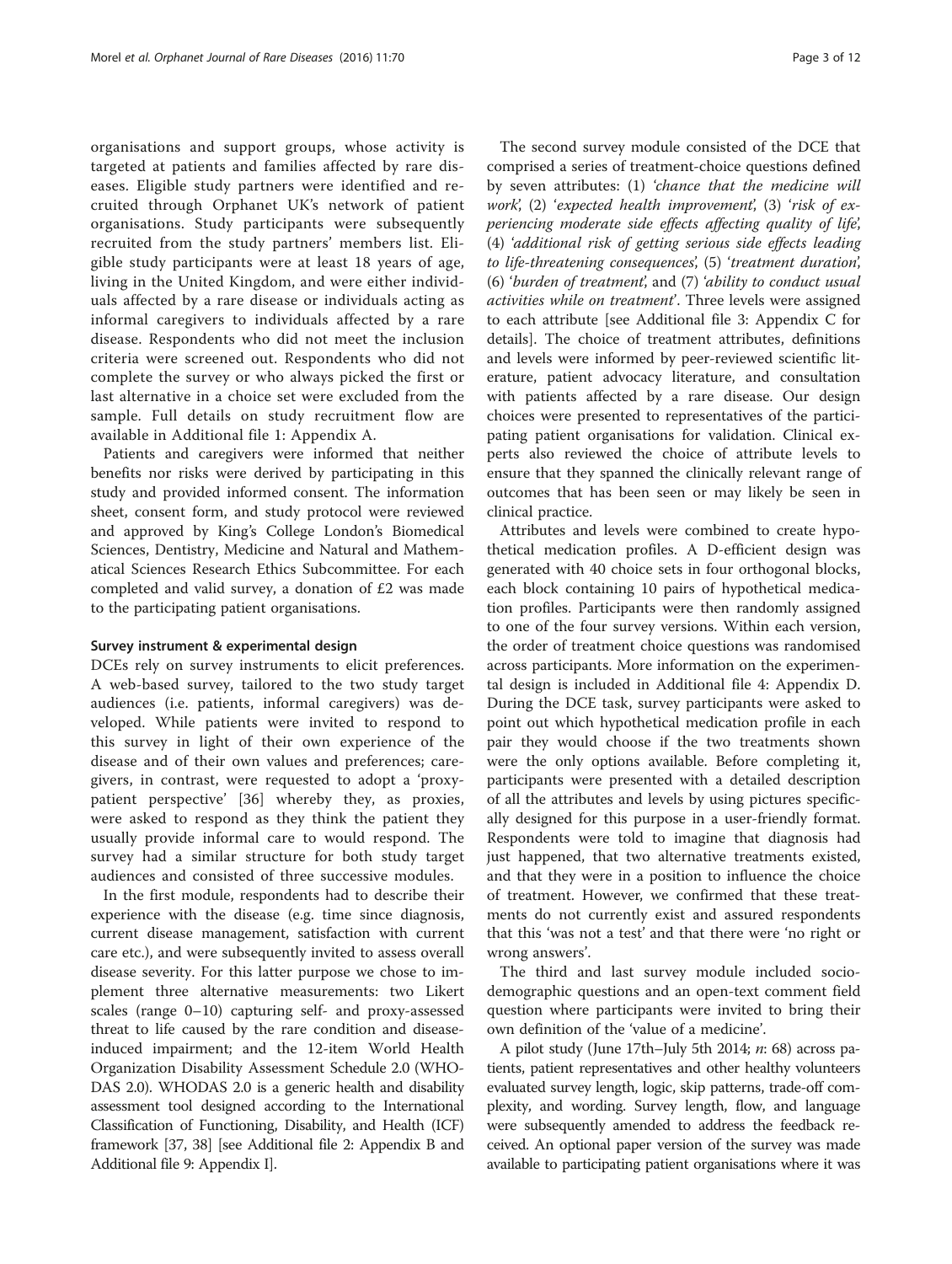felt that the sole use of a web-based interface may introduce a selection bias as a result of uneven access to/use of Internet (e.g. lower income populations, elderly people).

#### Data analysis

Descriptive statistics were calculated for sociodemographic, disease, and care management history variables for all participants. The WHODAS total score was calculated as the sum of the 12-item scores according to the simple scoring instructions [[38](#page-10-0)], with higher scores reflecting greater disability. Summary scores on the reported level of disease-induced impairment and threat to life were analysed. Scores were generated for the variables related to satisfaction with current care, current disease management and impact of care on daily life across the sub-group of participants who had reported on-going treatment for the rare condition. An exploratory unmet need score was derived by summing up the respective ratings of these three variables.

Based on the trade-offs generated through the DCE, a mixed logit model (or random parameter logit model) was estimated with Hierarchical Bayes methodology using the R-package bayesm. As highly flexible models, mixed logit models are considered to be the state-ofthe-art discrete choice models [[31, 32](#page-10-0), [39](#page-10-0)–[44\]](#page-10-0). They allow to model the variation in preferences among the respondents and yield not only estimates for the mean preference and preference heterogeneity, but also individual estimates representing the value that each respondent attaches to the different attribute levels. They are therefore best suited to investigate the relationship between the individual preferences and various covariates. The importance of each attribute was computed for each respondent as the difference between the individual part-worth estimate of the first (best) attribute level minus the individual part-worth estimate for the last (worst) attribute level (truncated below at zero if necessary) and then rescaled by the sum to obtain the individual relative importance value for each attribute. Tests for significance were performed on the individual partworths and relative importance for each attribute and the robustness of these results was checked thoroughly as explained in Additional file [5](#page-9-0): Appendix E.

To evaluate whether the relative importance values are influenced by the context of the disease – as captured by respondents' reported assessments on disease-induced impairment, disability, threat to life, and overall unmet need – a series of regression analyses where run where the individual relative importance values for each attribute were related to these measures in the total sample and different subsamples to check the validity of the results.

Lastly, patients' open-text comments on the 'value of a medicine' were reviewed: statements were categorised in

terms of their specific focus and were then grouped into broad themes.

#### Results

# Study sample

The survey was administered between August and November 2014 across 16 UK-based patient organisations – collectively representing over 80 rare/genetic conditions – which had agreed to partner this research project. At closure, the survey had yielded 1,160 responses and 893 participants qualified for the survey: 17.2 % had dropped out from the survey before answering any trade-off question and 5.8 % did not complete the trade-off module or survey. Twenty further observations were excluded from the dataset after internal validity checks showed that those respondents had always selected either the first or last alternative in each choice set [see Additional file [1:](#page-9-0) Appendix A and Additional file [5](#page-9-0): Appendix E for further details]. The profiles of respondents who were included and excluded in the analysis were similar in terms of disease and socio-demographic characteristics.

After these exclusions, 873 respondents were available for the final analysis: 721 patients (82.6 % of total sample) and 152 informal caregivers (17.4 %), across a total of 52 rare diseases. Additional file [6:](#page-9-0) Appendix F presents summary statistics for the 873 respondents included in the final analysis. Just over two-thirds of participants were female (67.5 %), Caucasian (87.9 %) and half the participants were aged between 35 and 54 years. Overall, the three most represented groups of diseases were: 'rare systemic or rheumatological diseases' (49.6 %), 'rare neurologic diseases' (19.0 %), and 'inborn errors of metabolism' (17.9 %). Circa 70 % of respondents concentrated across 10 rare diseases, namely: sarcoidosis (n:418), Fabry disease (n:36), Duchenne muscular dystrophy (n:26), hypopituitarism  $(n:26)$ , transverse myelitis  $(n:26)$ , amyotrophic lateral sclerosis (n:24), Pompe disease (n:19), autosomal dominant polycystic kidney disease (n:18), McArdle's disease  $(n:16)$ , and mucopolysaccharidosis I  $(n:16)$ .

Over a third of the surveyed patients (36.5 %) had been diagnosed over ten years ago and 70.7 % of patients (n:510) reported being on treatment for their condition. While 27.3 % of patients were employed full-time, a similar proportion of patients declared being unable to work due to disease-induced disability.

Caregivers were predominantly women (83.6 %) and mostly cared for patients affected by inborn errors of metabolism or rare neurologic diseases. 82.9 % (n:126) of the patients they provide informal care to were reportedly under treatment. Within our sample, one out of five caregivers had to stop working to provide informal care. Whilst most caregivers were providing care as a parent (63.8 %), they were almost equally split between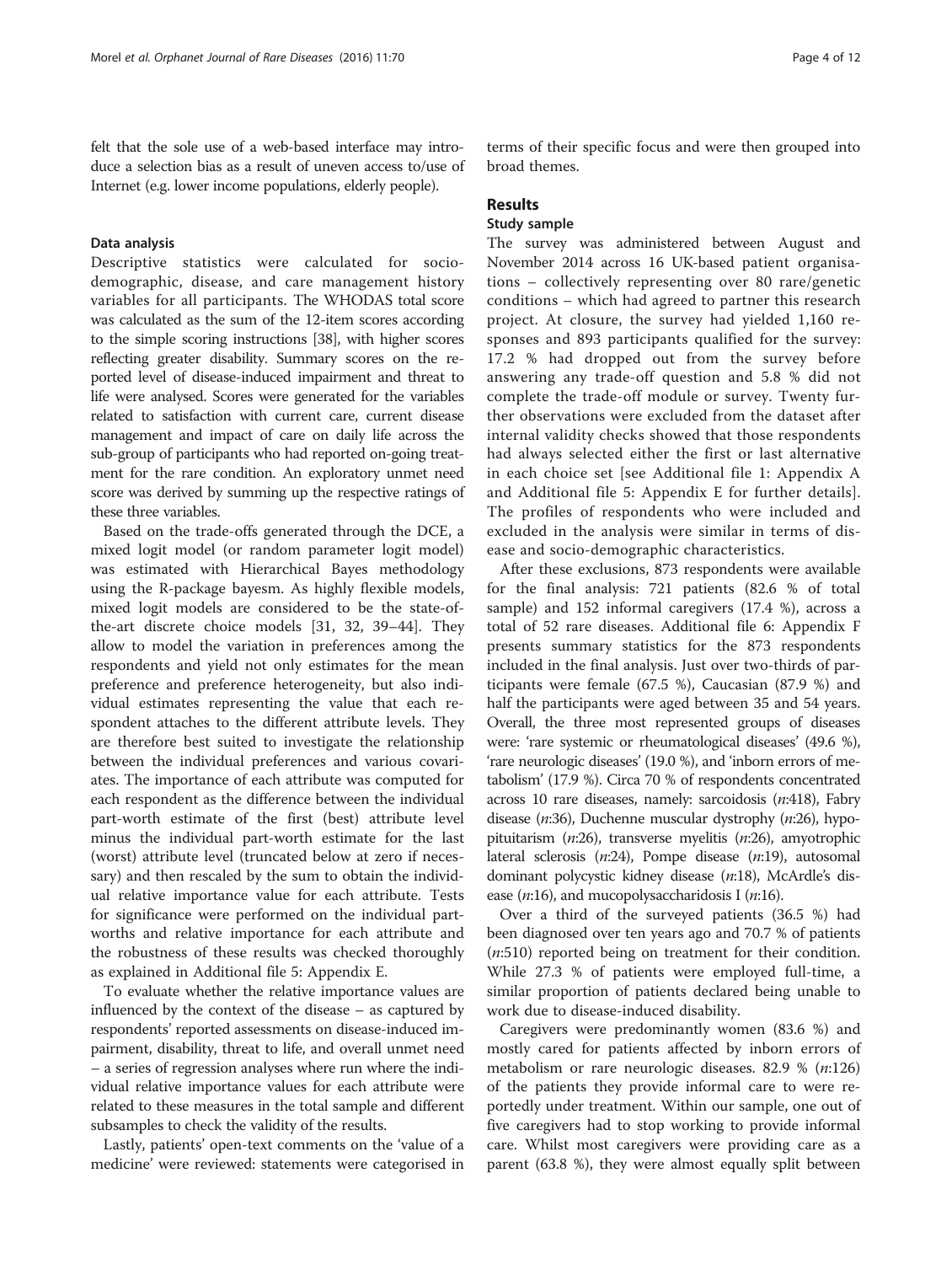caregivers to a child (48.7 %) and caregivers to an adult (51.3 %). Nearly 40 % of them had been providing informal care for over ten years, and spending over 60 h per week to perform that commitment.

The WHODAS 2.0 distribution of mean scores across our study sample suggests clinically significant disability. While the mean for the patient respondents was 16.6 (SD: 11.7, range 0–48) and that for the caregiver proxies was 26.2 (SD: 13.4), it is noteworthy that only 5 % of responding patients scored 0 – that is, reported no difficulty in any activity. In contrast, 31 % (n:223) scored above 24 and 6 %  $(n:46)$  above 36. Although there is no agreed upon cut-off point for identifying individuals with significant disability [[45](#page-10-0)], scores ranging 24–35 and those above 36 are likely to represent moderate-tosevere and severe-to-extreme disability respectively. The fact that caregivers scored higher than patients seems logical since most caregivers from our study sample concentrate across some of the most debilitating conditions, such as Duchenne muscular dystrophy, amyotrophic lateral sclerosis, or Sanfilippo disease [see Additional file [6](#page-9-0): Appendix F]. The other measurement tool used in our survey related to impairment assessment on a scale ranging 0–10 yielded a similar picture. Of note, correlation between these two scales was found to be 78.2 %.

When invited to assess their life expectancy compared to that of other individuals of the same age and gender but unaffected by the rare condition, 19 % of patients  $(n:134)$  reported they would expect to live as long as them; 11 % of patients  $(n:82)$ , however, believed they would have a 'much shorter life'. The opposite was observed from assessments from caregivers, as 51 % of them were of the opinion that the patients they provide informal care to would die earlier. The box-and-whisker plots available in Additional file [6](#page-9-0): Appendix F provide further details on the distribution of the various assessment scores used in this study.

As shown in Table 4 in Additional file [6](#page-9-0): Appendix F, ca. 45 % of respondents declared being satisfied with current care, with other 25 % being dissatisfied. Owing to the paucity of therapeutic alternatives to manage rare diseases, only 10.6 % of participants reported an improvement in health condition brought by current care or a cure from the rare disease. Current disease management was reported to result in: no improvement to health condition (10.8 % of respondents); moderate survival extension (8.3 %); improvements in quality of life (18.6 %); symptom management (30 %); disease stabilisation (21.7 %).

## Relative importance scores, preference weights & riskbenefit trade-offs

Figure [1](#page-5-0) presents for each attribute the mean relative importance value and corresponding two-standard-error interval. The most important attributes of a new medicine for patients and caregivers across our study sample were: 'the chance that the medicine will work', followed by 'the risk of serious side effects' and 'the ability to conduct usual activities while on treatment' (which were both valued equally high), and the 'expected health improvement' that the medicine may bring. The least important attributes proved to be 'treatment duration', followed by 'burden of treatment' – corresponding to two out of the three attributes relating to process of care.

Figure [2](#page-6-0) shows the estimated mean preference weight (or part-worth) for each attribute level with the respective two-standard-error interval. The intervals did not overlap, inferring that mean estimates can be considered as statistically different between all the adjacent levels. In general, preferences for the levels under each treatment attribute were consistent with the a priori expectation that levels with better outcomes, lower toxicity, or lower care burden have higher preference weights (i.e. they are more preferred) than levels corresponding to worse outcomes, higher toxicity or greater care burden. Please note that the absolute scale of the part-worths is arbitrary; only relative differences across attributes and attribute levels are meaningful.

This graph conveys several messages.

First, the difference between adjacent importance weights indicates the relative importance of moving from one level of an attribute to an adjacent level of that attribute – the greater the distance, the greater the importance attached to moving from one level to the next. For instance, data suggested that, on average, respondents attached a greater importance to moving from a high risk to a moderate risk of serious side effects [see change from l to k] than to reducing that risk from a moderate to a low level [from k to j]. In contrast, respondents assigned the same value to the opportunity to shift from a monthly inpatient care setting to a weekly outpatient care setting [r to q], as to moving from weekly outpatient care to daily care delivery at home [q to p] and vice-versa.

Second, and most importantly, the difference between adjacent importance weights of one attribute can be compared with the difference between adjacent importance weights of another attribute – thus informing us on possible trade-offs. On average, respondents were willing to accept a 70 % increased risk of facing moderate side effects [g to i] in exchange for a 35 % increased chance to respond favourably to a new medicine [c to b]. Also, to get the opportunity to shift from a state of stabilised disease to actual gains in overall functioning and symptom alleviation [f to e], respondents showed a willingness to accept a 20 % increase in the risk of moderate side effects [g to h] or a 14 % increase in the risk of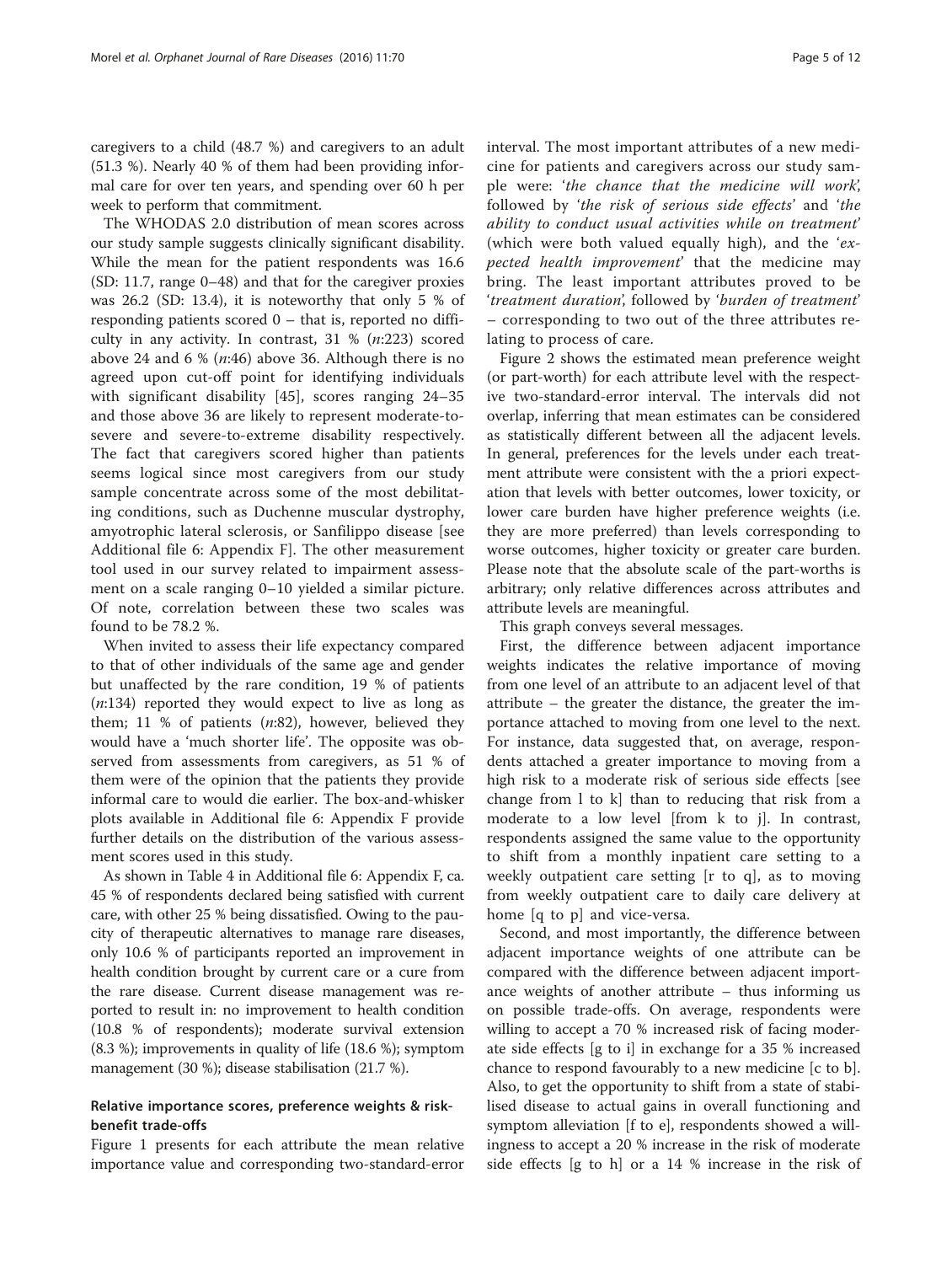<span id="page-5-0"></span>

serious side effects [j to k]. Similarly, within the hypothesis that they would be able to move away from a state of improved functioning to a cure of the disease [e to d], respondents would be ready to give up all of their ability to conduct daily activities while on treatment [t to u], or to face an increase in the risk of serious side effects from 15 to 30 % [k to l].

In summary, when considering the opportunity of a new medicine targeting a rare condition, patients with rare diseases and their caregivers stressed that they attributed most importance to drug response, risk of serious side effects, and the ability to conduct usual activities while on treatment. However, our study suggested that they were prepared to trade a significant amount of risk associated with a new medicine for a higher chance of drug response, or greater health improvement potential.

# Effect of respondent-reported disease burden assessment on attribute relative importance scores

A secondary objective of our study was to explore whether 'disease context', as measured by respondent-reported assessments on disease-induced impairment, disability, threat to life, satisfaction with current care, current disease management and unmet need had an influence on the relative importance of these attributes.

Figure [3](#page-6-0) presents a summary of the regression analyses investigating the effect of disease context on the relative importance of the four attributes that were found earlier

as the most important to respondents. The magnitude and direction of the estimated standardized effects are visualized either by an equals sign or by one or two arrows, representing respectively the absence of effect, a small effect, or a large effect. Additional file [5](#page-9-0): Appendix E provides more technical details on the statistical methods followed and Additional file [7:](#page-9-0) Appendix G reports the standardized regression coefficients and related statistics.

Within our study sample across 52 rare diseases, the performed regression analyses described clear relationship patterns between context of disease and attribute relative importance. Data showed that as respondents reported increasing impairment or disability, the value attached to drug response and to health improvement potential increased; in contrast, both the risk of serious side effects and the ability to conduct usual activities became less important to patients or their caregivers. The same findings were observed as the rare disease becomes more life-threatening (with the exception of the ability to conduct daily activities where no relationship was found). Likewise, our data showed that expectations for health improvement brought by a new medicine increase as dissatisfaction with current treatment increases. Lastly, the analysis concluded that the less current disease management improves health condition, the more one is ready to face the risk of serious side effects associated with a new medicine (i.e. the projected value of this attribute decreases); and the more drug response potential becomes important.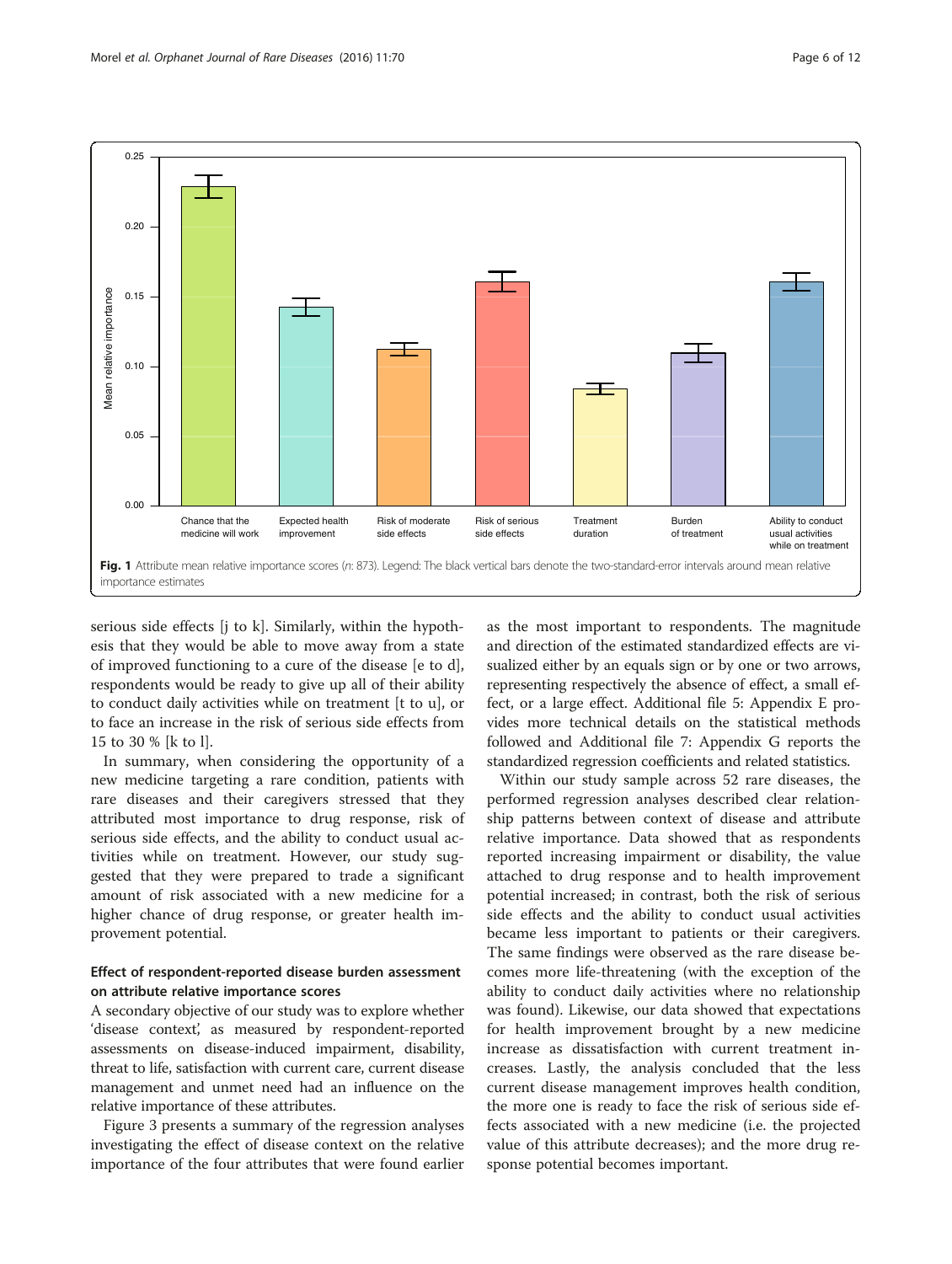

<span id="page-6-0"></span>

| SELF-REPORTED ASSESSMENTS                                    | the value attached to the following medicine attributes: |                                   |                                    |                                                              |
|--------------------------------------------------------------|----------------------------------------------------------|-----------------------------------|------------------------------------|--------------------------------------------------------------|
|                                                              | Chance that the<br>medicine<br>will work                 | Expected<br>health<br>improvement | Risk of<br>serious<br>side effects | Ability to conduct<br>usual activities<br>while on treatment |
| As impairment increases <sup>1</sup>                         |                                                          | r T                               |                                    |                                                              |
| As disability (WHODAS score) increases <sup>1</sup>          |                                                          | <b>f</b> f                        |                                    |                                                              |
| As threat to life gets greater <sup>1</sup>                  |                                                          | <b>fi</b> f                       |                                    |                                                              |
| As dissatisfaction with current care grows <sup>2</sup>      |                                                          | 11                                |                                    |                                                              |
| The less current care improves health <sup>2</sup>           |                                                          |                                   |                                    |                                                              |
| <sup>1</sup> 873 observations; <sup>2</sup> 636 observations |                                                          |                                   |                                    |                                                              |

Significant positive (upward) or negative (downward) effect found in at least 6 of the 9 datasets and where standardized effect size as larger than 0.05 or Significant positive (upward) or negative (downward) effect found in at least 6 of the 9 datasets and where standardized effect size was smaller than 0.05 or Marginal effect observed in less than 6 of the 9 datasets

Fig. 3 Influence of disease context on attribute importance. Legend: This figure summarises the regression analyses investigating the effect of disease context on the relative importance of the four attributes that were found earlier as the most important to respondents. The magnitude and direction of the estimated standardized effects are visualized either by an equals sign or by one or two arrows, representing respectively the absence of effect, a small effect, or a large effect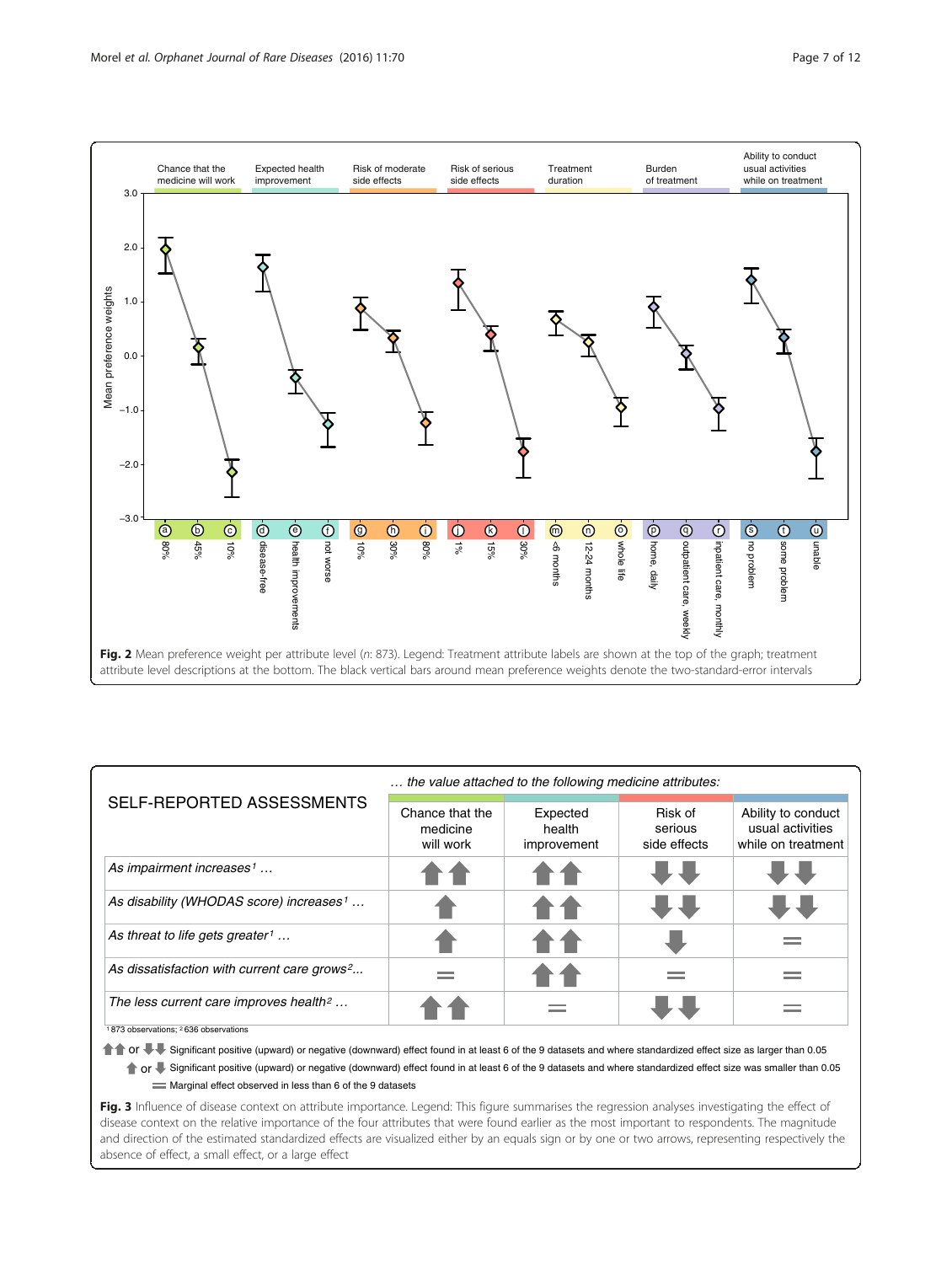An alternative analysis of the regression output – that looked at how often statistical significance and observed effect were found, instead of the observed size of the standardized effect as reported above – yielded similar conclusions. The outcome of this sensitivity analysis can be found in Additional file [7:](#page-9-0) Appendix G. Of note, the exploratory composite variable related to unmet need proved insensitive to change (whilst its individual components did) and is therefore not shown in Fig. [3](#page-6-0). Details on its statistical performance are available in Additional file [5:](#page-9-0) Appendix E and Additional file [7:](#page-9-0) Appendix G.

Lastly, we also explored the presence of an effect of disease context on the other three attributes included in our study, namely 'treatment duration', 'burden of treatment' and 'risk of moderate side effects' – that were found the least important attributes for patients and their caregivers. Hardly any effect was found from our review, except to some extent on the attribute related to burden of treatment.

In conclusion, our analysis quantified the influence of disease context on rare disease patients' and caregivers' attitudes about benefit-risk. It provides evidence to support a widely shared assumption and a more detailed, robust, understanding of the benefit-risk trade-offs that respondents are ready to make, across different patient populations and respondent types.

#### Patients' open-text comments on 'the value of a medicine'

Circa a third of survey participants took the opportunity to comment at the end of the survey on their personal experience of living with a rare disease, on their own definition of value and on the survey itself. (Table 1) displays a few excerpts from the qualitative feedback collected from patients specifically. More quotations are available in Additional file [8](#page-9-0): Appendix H. Overall, five main themes of comments emerged: hope, attitude to risk, healthcare professionals, steroids use, and introspection. All of these qualitative insights – stemming from patients who have learnt to live with a poorly understood, serious and progressing condition with limited treatment options – bring both real-life anchor and colour to the quantitative data that our study generated.

Confronted with the ever approaching outcome of disease progression, impairment or death, patients made a compelling statement of 'hope': hope for new medicines, hope for a halt to disease progression, hope for symptom alleviation or partial recovery. In the context of genetic diseases where a cure may reportedly be impossible (at least within their life span), very few patients stated being actually hopeful for a cure or full recovery. This pragmatic stance balancing hope with self-managed expectations may explain why survey respondents during the quantitative trade-off scenarios assigned a greater value to drug response potential than

#### Table 1 Patients' open-text comments on the 'value of a medicine' (excerpts)

#### On hope

'To have no hope is to have no life or anything to live for – any chance [...] of not just a cure but hope that life will be longer or will not deteriorate makes a difference beyond anything.'

'Any new medicine that can give some hope to those suffering with such diseases is invaluable.'

'I would prefer research into new medicines [addressing my main symptoms], rather than research into a 'cure' for my condition.' 'We live in hope.'

'Any port in the storm.'

On risk

'With motor neurone disease any improvement outweighs any side effects. Better to die than live with this cruel disease.

'We have nothing to lose but everything to gain.'

'As I am symptom-free at present, I am against health risks. However, once my condition deteriorates, my attitude to health risks will change.' '[Minor] side effects should not be underestimated or played down. [They] can be extremely wearing and challenging when they occur every day.'

'I have discovered I am better off with no medicine, the side effects made me feel worse.'

On interactions with healthcare professionals

'Regular contact with health care professionals […] is invaluable.' 'Doctors need to give us the information so we can decide for ourselves.' 'Health professionals take a very 'paternalistic' stance and give minimum information – "they know best".' 'Each new medicine should have the side effects explained in percentages like this survey. 'Anything that engages the sufferer in discussions determining how to

On the impact of long-term use of steroids

'[The medication] I object to most are steroids because of the physical changes they have made to me. This side effect may not be as relevant/ important to other patients. This is an area the medical profession need to be more sympathetic towards.'

handle treatment/medication can only be beneficial to the patient.'

'Doctors prescribe [steroids] and do not explain the side effects and long term effects and risks without discussing it with you or giving you the options. They got me into remission after two years but I am still suffering with other diseases caused by [steroids]. I would have opted for other options if I was given a choice.'

Patients' introspection

'Really interesting survey, I learnt a lot about my attitude to risk.' 'I found the survey quite thought provoking and made me think about my current treatment plan and other options facing me. 'Answering the questions about value made me realise I regard the chance of a beneficial effect as outweighing any possible risk or discomfort.'

Note: More patient quotations can be found in Additional file [8](#page-9-0): Appendix H

to the actual magnitude of health improvement brought by a new medicine.

A corollary to this 'pragmatic hope' is a willingness to take risks. When weighing uncertain benefits brought by a new medicine with unknown risks or outcomes, patients showed an articulate and informed attitude to risk that they modulate according to their personal circumstances of disease seriousness, disease stage, or current disease management. Whilst some patients declared having 'nothing to lose but everything to gain' and thus being ready to face serious side effects, unknown outcomes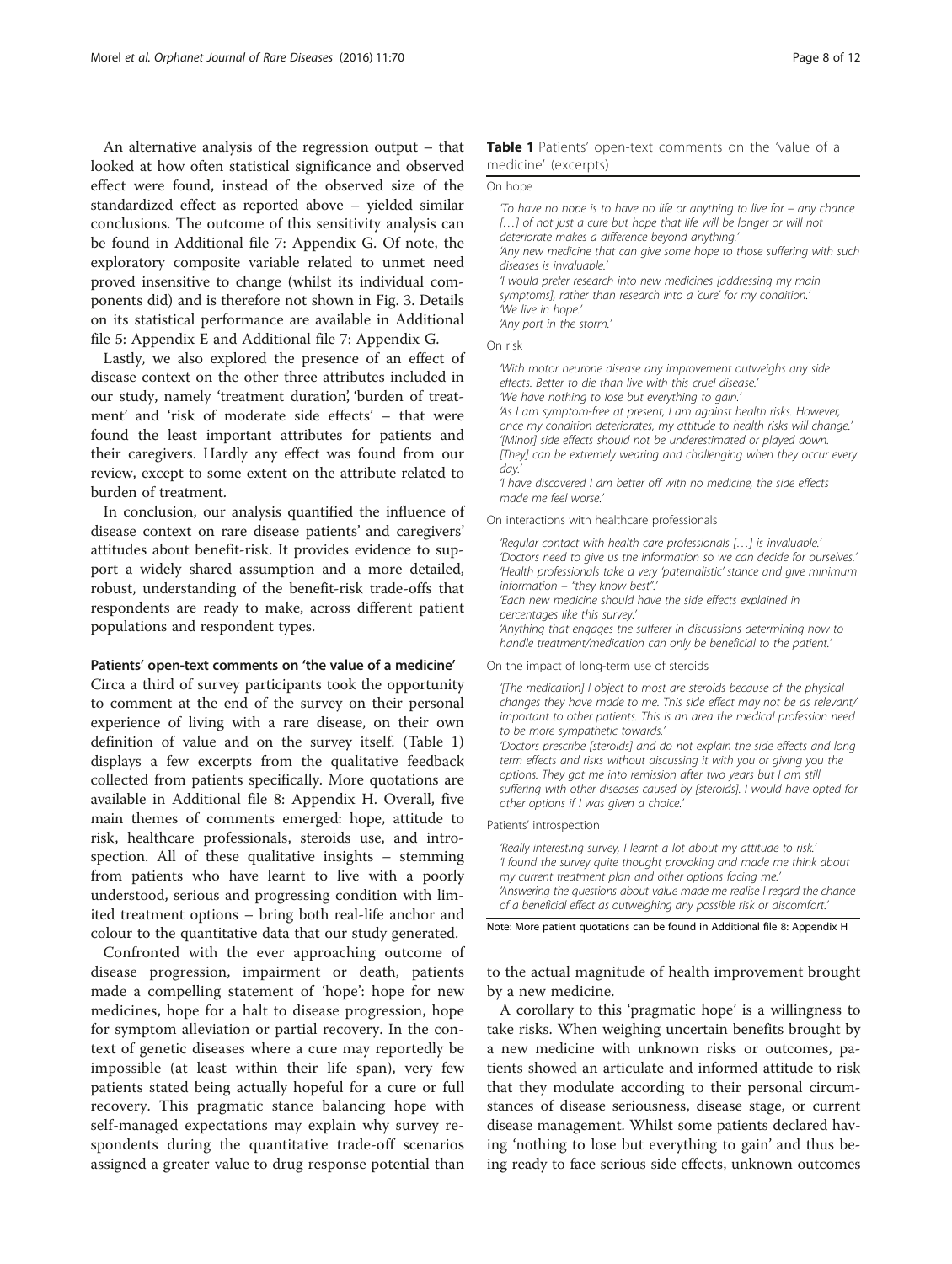or even death in the hope that a treatment might offer them some benefit, others stated being more reserved. This correlation between risk readiness and disease context expressed across these patient statements echoes our quantitative findings shown in Figs. [2](#page-6-0) and [3.](#page-6-0)

Patients also suggested an eagerness to be actively involved in their own care and to become joint decisionmakers in treatment choices. They, however, report an ambivalent relationship with their treating doctors and other healthcare professionals. While 'regular contact with [doctors] is invaluable', the latter may prove paternalists and may not always listen to the patient's feelings or treatment preferences. 'Doctors need to give us the information so we can decide for ourselves', some patients reported. The case of high-dose steroids use was mentioned by a number of patients, where they felt they had not been duly informed of their induced comorbidities at time of treatment decision.

## Discussion

Rare diseases are poorly understood, serious, debilitating conditions often characterised by poor prognosis and limited treatment options. Because patients and caregivers constantly navigate the health care system in search of disease management, they gradually gain an intimate knowledge of the rare condition and are thus in a position to identify when a treatment outcome becomes 'meaningful' to them and to subsequently articulate trade-offs.

Within the boundaries of our study, rare disease patients and their caregivers chose to adopt a realist view and attributed the highest importance to drug response potential, highlighting the importance of developing new targeted therapies, diagnostic tests and expanding the use of biomarkers [\[46](#page-10-0)–[49\]](#page-10-0) to better predict health benefit. We may also interpret this finding as a result of 'pragmatic hope', as discussed earlier. Next, the other two dimensions of highest value were the risk of serious side effects and the ability to conduct usual activities while on treatment. We consider the latter finding regarding patients' activities compelling since it is usually overlooked by researchers and clinicians who tend to focus on the pathophysiological mechanisms and consequences of a disease rather than on how the patient feels and lives on a daily basis. In contrast, attributes related to treatment modalities (i.e. how long, where and how to take the medicine) were deemed the least important, although the latter tend to be the focus of many drug development programmes.

Additionally, our study data confirmed that patients and their caregivers were willing to accept greater risk or side effects associated with a new medicine, for instance, in the hope for some extra chance in drug response or greater health improvement potential. And, as

demonstrated by the outcome from the regression analyses performed, attitudes about benefit-risk may change over time with disease progression or context of care. Our findings are consistent with the analysis by social scientists who defined risk as a 'social construction' rather than an objective and measurable function of the probability and magnitude of an event [[50, 51](#page-10-0)]. As Douglas pointed out, 'risk is not only the probability of an event but also the probable magnitude of its outcome, and everything depends on the value that is set on the outcome. The evaluation is a political, aesthetic and moral matter' [[52\]](#page-10-0). We may wish to add the word 'contextual' to that definition to bring in the dimensions of unmet need and disease progression.

Overall, our research findings – which are reminiscent of the work by Kesselheim [\[53](#page-10-0)] or Peay [\[54](#page-11-0)] – highlight the need to systematically include patients in the process of identifying meaningful treatment outcomes that resonate with their experience, preferences, expectations and values. As stated by Dr. Janet Woodcock from the U.S. FDA 'it is clear you have to start with an understanding of the impact of the disease on the people who have it, and what they value most in terms of alleviation before you set up a measurement and go forward with truly patient-focused drug development' [\[55](#page-11-0)].

In that context, we believe that patients and caregivers should be increasingly involved as active research partners in the development of clinical outcomes assessments – including patient-reported outcomes (PRO) measures – that directly evaluate how the patient feels, functions or survives [[56](#page-11-0)–[58](#page-11-0)]. If a treatment effect is not meaningful to the patient, it is not a benefit to the patient. Additionally, we believe that patient preference data informing the development of those assessments should be treated with the same level of scientific rigour as currently with clinical data. Despite their different focus, if guided by a clear hypothesis-led strategy, both patient preference and PRO data offer complementary evidence to substantiate label claims of 'significant benefit' or 'major contribution to patient care'. From that perspective, researchers of novel therapeutics for rare diseases should be encouraged to invest in the use of such methods and specific regulatory guidance should be issued to acknowledge their importance and to state where these methods may fit into drug development programmes and regulatory decision-making.

Patient-centred outcomes are key complements to traditional clinical data that can purposefully help detect meaningful and interpretable changes in health status and treatment benefit. Efforts from the research community to promote the development and use of patient-centred outcome measures in rare diseases, such as the current work by the International Rare Disease Research Consortium (IRDiRC) are, in that context, promising [\[59\]](#page-11-0).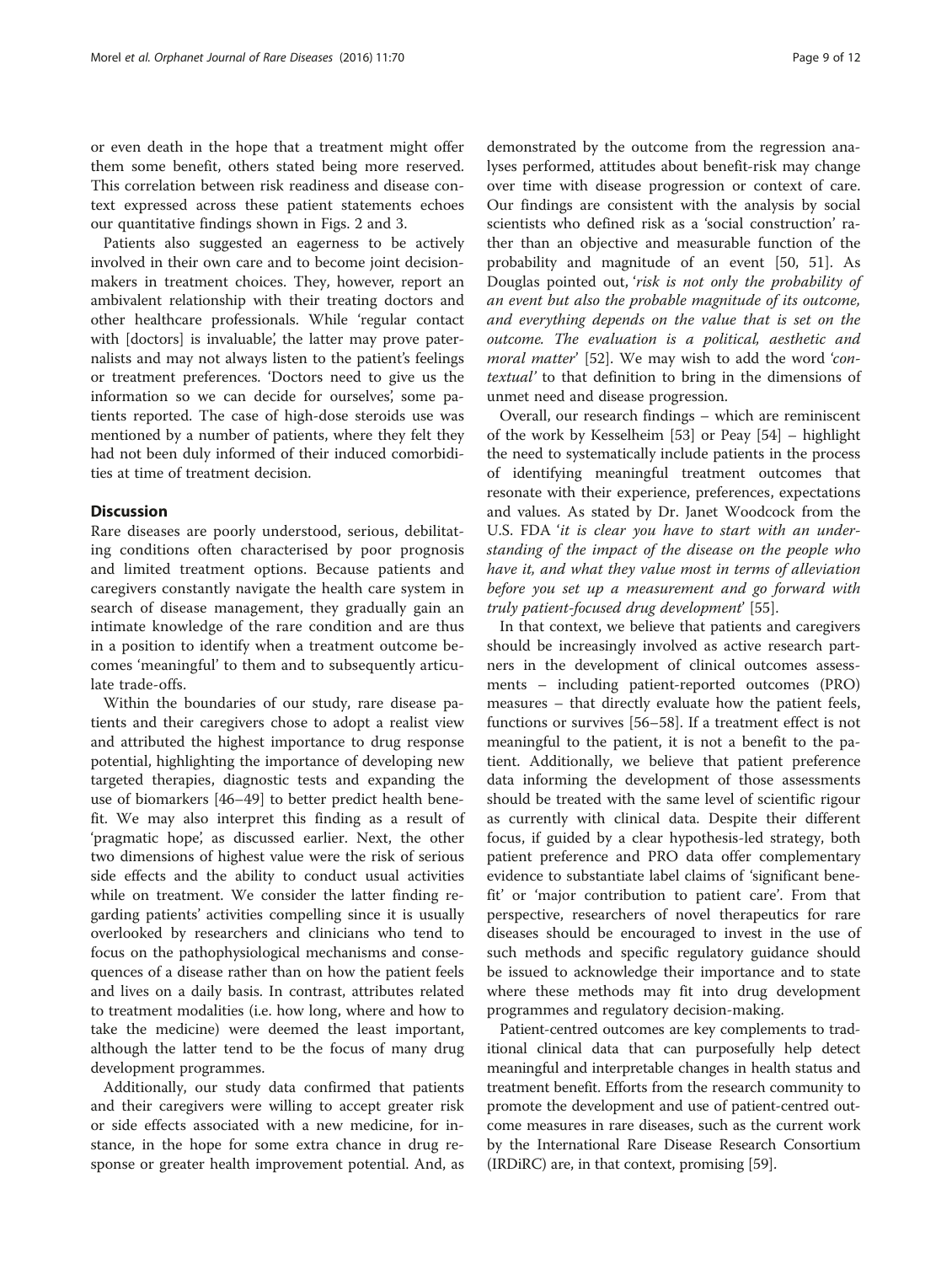## <span id="page-9-0"></span>Limitations

This study includes a number of limitations; the four main ones are discussed here. First, as a result of its ambition to review the preferences and values across over 50 rare conditions, the trade-offs module of our survey applied non-disease-specific, generic attributes. This limitation in the design of our study, however, was reviewed and validated by our partners from the patient organisations, and the survey was deemed appropriate for use across different disease profiles. Second, our analysis relied on observations across a subset of rare diseases – 52 of them – and an uneven number of patients by disease, in part reflecting differences in prevalence. Additionally, the diseases included in our study are very different from each other and variations within each disease are also observed. The reality of that limitation was acknowledged at time of study design and justified the use of the three alternative self- / proxy-reported assessment measurements to address it. In addition to the individual estimates yielded from our DCE model, individual differences in disease severity across the variety of diseases were thus duly taken into account in our regression analyses. Third, our study sample is limited to patients and caregivers living in the United Kingdom. Since patient autonomy has become the dominant principle shaping physician-patient relationships but remains culture-dependent, our study results may not apply as a proxy for patient preferences in another national healthcare setting. Fourth, our analysis relied on the pooled data of patients' and caregivers' preferences: comparative results between respondent types validated that choice.

#### Conclusion

To the best of the authors' knowledge, this study – made possible thanks to the sustained commitment from sixteen UK-based patient organisations – is the first study performing a quantitative discrete choice experiment amongst patients and their caregivers across 52 rare conditions.

Conceptually anchored to the overarching goal of incorporating the patients' perspectives into drug development and approval processes, our study aimed to better understand and quantify the preferences and values of rare disease patients and families and to explore to what extent the specific context of disease – such as diseaseinduced disability or the perceived medical added-value of currently available treatments – may alter these preferences and values. This study offers an alternative approach to generate robust evidence about patients' preferences and values from a wide range of patients that can ultimately input to complete drug development and approval decision-making processes.

# Additional files

| <b>Additional file 1:</b> Study Recruitment Flow & Study Sample. (DOCX 56 kb)                    |
|--------------------------------------------------------------------------------------------------|
| <b>Additional file 2:</b> Self-/ Proxy- Reported Instruments used in the survey.<br>(DOCX 67 kb) |
| <b>Additional file 3:</b> Attributes and Levels used in the DCE. (DOCX 23 kb)                    |
| <b>Additional file 4:</b> Experimental Design. (DOCX 24 kb)                                      |
| <b>Additional file 5:</b> Tests of Internal Validity & Statistical Analysis. (DOCX 23 kb)        |
| <b>Additional file 6:</b> Study Sample. (DOCX 133 kb)                                            |
| <b>Additional file 7:</b> Mixed logit estimates & regression output. (DOCX 186 kb)               |
| <b>Additional file 8:</b> Patients' quotations on 'the value of a medicine'.<br>(DOCX 25 kb)     |
| <b>Additional file 9:</b> References used in supplementary material. (DOCX 21 kb)                |

#### Acknowledgments

We are very grateful to the sixteen participating UK-based patient organisations for their sustained support to this study, namely: Action Duchenne; the Association for Glycogen Storage Disease UK; the AKU Society; Ataxia UK; Behçet's Syndrome Society; the Brittle Bone Society; the Facioscapulohumeral Muscular Dystrophy Support Group (FSH-MD); the Myotonic Dystrophy Support Group; the Motor Neurone Disease Association (MNDA); the Society for Mucopolysaccharide Diseases; Myaware; the Polycystic Kidney Disease Charity; the Sickle Cell Society; the Sarcoidosis and Interstitial Lung Association (SILA); the Pituitary Foundation; the Transverse Myelitis Society.

We also address our special thanks to the following individuals for their advice and feedback on study design or manuscript draft: Barbara Babcock (Transverse Myelitis Society), Thomas Butt (University College London), Stefan Cano, Marc Dooms (Leuven University Hospital), Francesca Gatta, Sam Geuens (Leuven University Hospital), Josie Godfrey (NICE), Tristan Gonzalez, Julie Greenfield (Ataxia UK), Bernadette Hafkenscheid, Christine Lavery (MPS Society), The Orphanet Inserm US-14 team, Patricia Osborne (Brittle Bone Society), Menai Owen-Jones (The Pituitary Foundation), Samantha Price (MNDA), Angela Stringer (Action Duchenne), Durhane Wong-Rieger (Canadian Organization for Rare Disorders); the World Health Organization WHODAS 2.0 team. We would like to thank Ryo Sakai for his help on the visuals included in this manuscript.

#### Authors' contributions

TM designed the study, in consultation with all authors (DC, MV, SA, MM, SS). TM, MM and SA organised study recruitment and ethics compliance. TM and MV designed the statistical model and analysis plan. TM managed data collection and liaison with the patient organisations. TM, MV and DC analysed the study data and interpreted the results, which were validated by the other authors. TM wrote the draft manuscript, which was then revised by all other authors. All authors read and approved the final manuscript.

#### Competing interests

The authors declare that they have no competing interests.

#### Author details

<sup>1</sup>KU Leuven Department of Pharmaceutical and Pharmacological Sciences, Leuven, Belgium. <sup>2</sup>INSERM, US14, Paris, France. <sup>3</sup>Hepatology Department, Department of Metabolic Diseases, University Hospital Leuven, Leuven, Belgium. <sup>4</sup>KU Leuven Department of Pharmaceutical and Pharmacological Sciences, Herestraat 49, 3000, Leuven, Belgium. <sup>5</sup>Institute of Pharmaceutical Science, Faculty of Life Sciences & Medicine, King's College London, London, UK. <sup>6</sup>KU Leuven Faculty of Economics and Business and Leuven Statistics Research Centre, Leuven, Belgium.

#### Received: 30 December 2015 Accepted: 3 May 2016 Published online: 26 May 2016

#### References

1. Eichler HG, Abadie E, Baker M, Rasi G. Fifty years after thalidomide; what role for drug regulators? Br J Clin Pharmacol. 2012;74:731–3.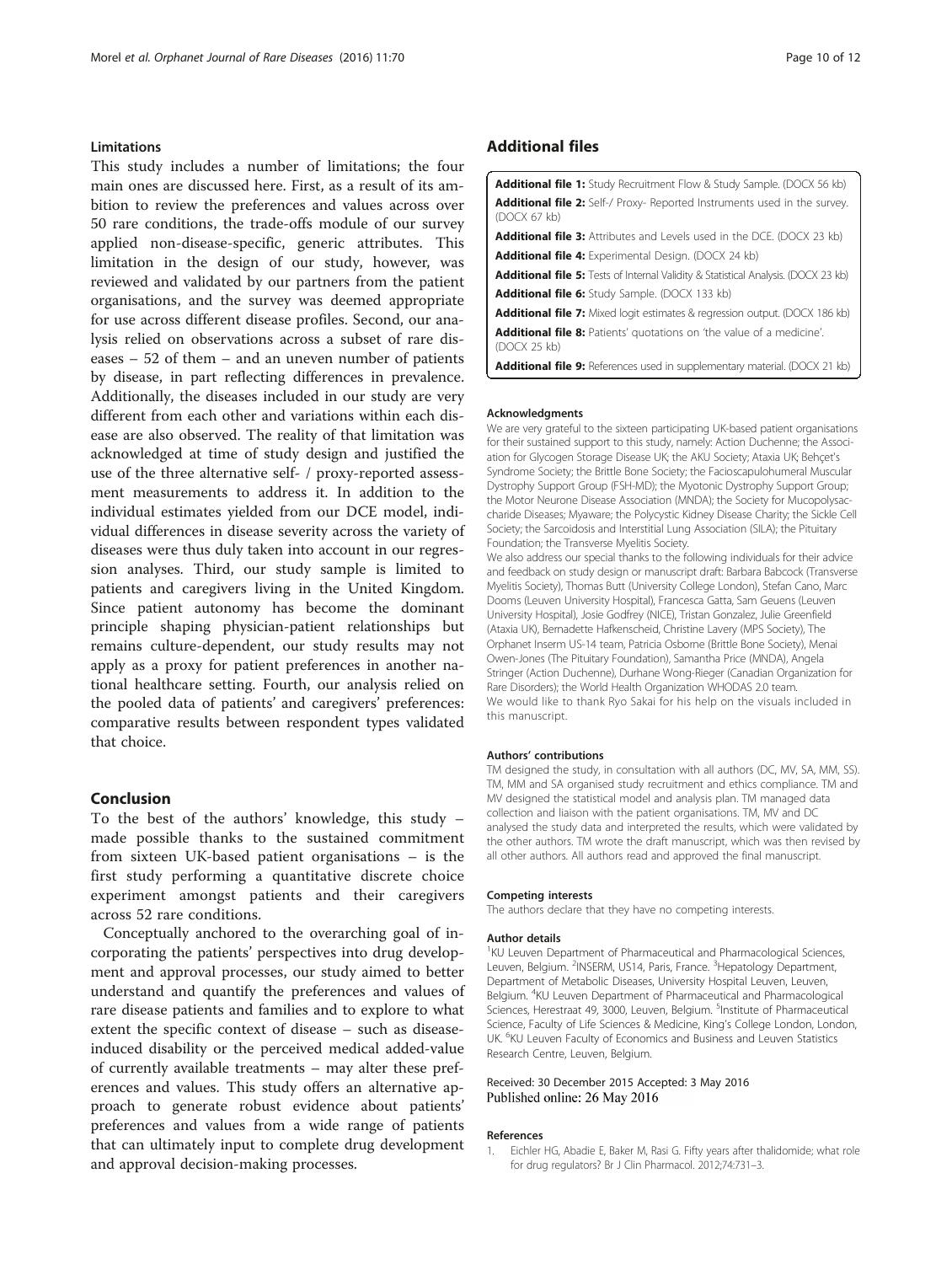- <span id="page-10-0"></span>2. Eichler HG, Bloechl-Daum B, Brasseur D, Breckenridge A, Leufkens H, Raine J, et al. The risks of risk aversion in drug regulation. Nat Rev Drug Discov. 2013;12:907–16.
- 3. Chakradhar S. Training on trials: patients taught the language of drug development. Nat Med. 2015;21:209–10.
- 4. Pushparajah DS, Geissler J, Westergaard N. EUPATI: collaboration between patients, academia and industry to champion the infromed patient in the research and development of medicines. J Med DevSci. 2015;1:74–80.
- 5. Barry MJ, Edgman-Levitan S. Shared decision making–pinnacle of patientcentered care. N Engl J Med. 2012;366:780–1.
- Stacey D, Legare F, Col NF, Bennett CL, Barry MJ, Eden KB, et al. Decision aids for people facing health treatment or screening decisions. Cochrane Database Syst Rev. 2014;1:CD001431.
- 7. Minvielle E, Waelli M, Sicotte C, Kimberly JR. Managing customization in health care: a framework derived from the services sector literature. Health Policy. 2014;117:216–27.
- 8. Eaton S, Collins A, Coulter A, Elwyn G, Grazin N, Roberts S. Putting patients first. BMJ. 2012;344:e2006.
- 9. Coulter A, Collins A. Making shared decision-making a reality: no decision about me, without me. London: The King's Fund; 2011.
- 10. Health Technology Assessment international (HTAi). Completing a Patient Group Submission Template: Guidance for Patient Organisations for Health Technology Assessment and Appraisal of Medicines. 2015. Health Technology Assessment international (HTAi).
- 11. European Medicines Agency (EMA). Road map to 2015. The european medicines Agency's contribution to science, medicines and health. London: European Medicines Agency (EMA); 2010.
- 12. European Medicines Agency (EMA). Incorporating patients' views during evaluation of benefit-risk by the EMA scientific committees. EMA/413422/ 2013. London: European Medicines Agency (EMA); 2014.
- 13. European Medicines Agency (EMA). Pilot phase to involve patients in benefit/risk discussions at CHMP meetings. EMA/372554/2014. London: European Medicines Agency (EMA); 2014.
- 14. European Medicines Agency (EMA). Final CHMP work programme for 2011–2013 . EMA/CHMP/65166/2011. London: European Medicines Agency (EMA); 2011.
- 15. US Department of Health and Human Services FaDAF. Structured approach to benefit-risk assessment in drug regulatory decision-making. Draft PDUFA V implementation plan. Washington: Food and Drug Administration (FDA); 2013. 16-1-2015.
- 16. US Department of Health and Human Services FaDAF. Prescription drug user Fee Act patient-focused drug development; announcement of disease areas for meetings conducted in fiscal years 2013–2015. Vol. 78, No. 70. 11-4-2013. Washington: Federal Register; 2015.
- 17. European Medicines Agency (EMA). Regulatory and methodological standards to improve benefit-risk evaluation of medicines. Workshop report, EMA/141854/2014. London: European Medicines Agency (EMA); 2014.
- 18. Genetic Alliance UK. New medicines for serious conditions: weighing the risks and benefits. The verdict of a jury of patients. London: Genetic Alliance UK; 2012. 16-1-2015.
- 19. Parent Project Muscular Dystrophy. The Duchenne community imperatives for the guidance for industry on Duchenne muscular dystrophy: developing drugs for treatment over the spectrum of disease. Hackensak: Parent Project Muscular Dystrophy; 2014. 16-1-2015.
- 20. US Department of Health and Human Services FaDAF. Report: complex issues in developing drugs and biological products for rare diseases and accelerating the development of therapies for pediatric rare diseases, including strategic plan: accelerating the development of therapies for pediatric rare diseases. Washington: Food and Drug Administration (FDA); 2014.
- 21. de Bekker-Grob EW, Ryan M, Gerard K. Discrete choice experiments in health economics: a review of the literature. Health Econ. 2012;21:145–72.
- 22. Bridges JF, Hauber AB, Marshall D, Lloyd A, Prosser LA, Regier DA, et al. Conjoint analysis applications in health–a checklist: a report of the ISPOR good research practices for conjoint analysis task force. Value Health. 2011;14:403–13.
- 23. Ryan M, Gerard K. Using discrete choice experiments to value health care programmes: current practice and future research reflections. Appl Health Econ Health Policy. 2003;2:55–64.
- 24. Marshall D, Bridges JF, Hauber B, Cameron R, Donnalley L, Fyie K, et al. Conjoint analysis applications in health - How are studies being designed and reported?: an update on current practice in the published literature between 2005 and 2008. Patient. 2010;3:249–56.
- 25. Ryan M, Farrar S. Using conjoint analysis to elicit preferences for health care. BMJ. 2000;320:1530–3.
- 26. Johnson FR. Why not ask?: measuring patient preferences for healthcare decision making. Patient. 2008;1:245–8.
- 27. Lancsar E, Louviere J. Conducting discrete choice experiments to inform healthcare decision making: a user's guide. Pharmacoecon. 2008;26:661–77.
- 28. Bridges JF, Kinter ET, Kidane L, Heinzen RR, McCormick C. Things are looking up since we started listening to patients: trends in the application of conjoint analysis in health 1982–2007. Patient. 2008;1:273–82.
- 29. Harrison M, Rigby D, Vass C, Flynn T, Louviere J, Payne K. Risk as an attribute in discrete choice experiments: a systematic review of the literature. Patient. 2014;7:151–70.
- 30. Hauber AB, Fairchild AO, Reed J. Quantifying benefit-risk preferences for medical interventions: an overview of a growing empirical literature. Appl Health Econ Health Policy. 2013;11:319–29.
- 31. Train K. Discrete choice methods with simulation. Cambridge: Cambridge University Press; 2009.
- Hensher DA, Greene WH. The Mixed Logit model: the state of practice. Transportation. 2003;30:133–76.
- 33. Ryan M, Gerard K, Amaya-Amaya M. Using discrete choice experiments to value health and health care. Dordrecht: Springer; 2008.
- 34. Louviere J, Hensher D, Swait J. Stated choice methods: analysis and applications. Cambridge: Cambridge University Press; 2000.
- 35. Hensher DA, Rose J, Greene W. Applied choice analysis: a primer. Cambridge: Cambridge University Press; 2005.
- 36. Pickard AS, Knight SJ. Proxy evaluation of health-related quality of life: a conceptual framework for understanding multiple proxy perspectives. Med Care. 2005;43:493–9.
- 37. Ustun TB, Chatterji S, Kostanjsek N, Rehm J, Kennedy C, Epping-Jordan J, et al. Developing the world health organization disability assessment schedule 2.0. Bull World Health Organ. 2010;88:815–23.
- 38. Ustun TB, Kastanjsek N, Chatterji S, Rehm J. Measuring health and disability. Manual for the WHO disability assessment schedule. WHODAS 2.0. Geneva: World Health Organisation; 2010.
- 39. Bliemer MCJ, Rose JM. Construction of experimental designs for mixed logit models allowing for correlation across choice observations. Transp Res B. 2010;44:720–34.
- Kessels R, Goos P, Vandebroek M. A comparison of criteria to design efficient choice experiments. J Mark Res. 2006;43:419.
- 41. Orme J. Getting started with conjoint analysis: strategies for product design and pricing research. Madison: Research Publishers LLC; 2006.
- 42. Yu J, Goos P, Vandebroek M. Efficient conjoint choice designs in the presence of respondent heterogeneity. Mark Sci. 2009;28:122–35.
- 43. Yu J, Goos P, Vandebroek M. Individually adapted sequential Bayesian conjoint-choice designs in the presence of consumer heterogeneity. Int J Res Mark. 2011;28:378–88.
- 44. Yu J, Goos P, Vandebroek M. A comparison of different Bayesian design criteria for setting up stated preference studies. Transp Res B. 2012;46:789–807.
- 45. Andrews G, Kemp A, Sunderland M, Von KM, Ustun TB. Normative data for the 12 item WHO disability assessment schedule 2.0. PLoS One. 2009;4:e8343.
- 46. Kakkis ED, O'Donovan M, Cox G, Hayes M, Goodsaid F, Tandon PK, et al. Recommendations for the development of rare disease drugs using the accelerated approval pathway and for qualifying biomarkers as primary endpoints. Orphanet J Rare Dis. 2015;10:16.
- 47. Schork NJ. Personalized medicine: time for one-person trials. Nature. 2015; 520:609–11.
- 48. US Department of Health and Human Services FaDAF. Paving the Way for Personalized Medicine. FDA's Role in a New Era of Medical Product Development. Washington D.C., USA: U.S. Food and Drug Administration; 2013.
- 49. National Organization for Rare Disorders (NORD). Letter to the U.S. Senate HELP Committee in support of the Advancing Targeted Therapies for Rare Diseases Act. 2015.
- 50. Douglas M, Wildavsky A. Risk and culture: an essay on the selection of technical and environmental dangers. Berkeley: Berkeley: University of California Press; 1982.
- 51. Krimsky S, Golding D. Social theories of risk. Westport: Praeger-Greenwood; 1992.
- 52. Douglas M. Risk as a forensic resource. Daedalus Proc Am Acad Arts Sci. 1990;119:1–16.
- 53. Kesselheim AS, McGraw S, Thompson L, O'Keefe K, Gagne JJ. Development and use of new therapeutics for rare diseases: views from patients, caregivers, and advocates. Patient. 2015;8:75–84.